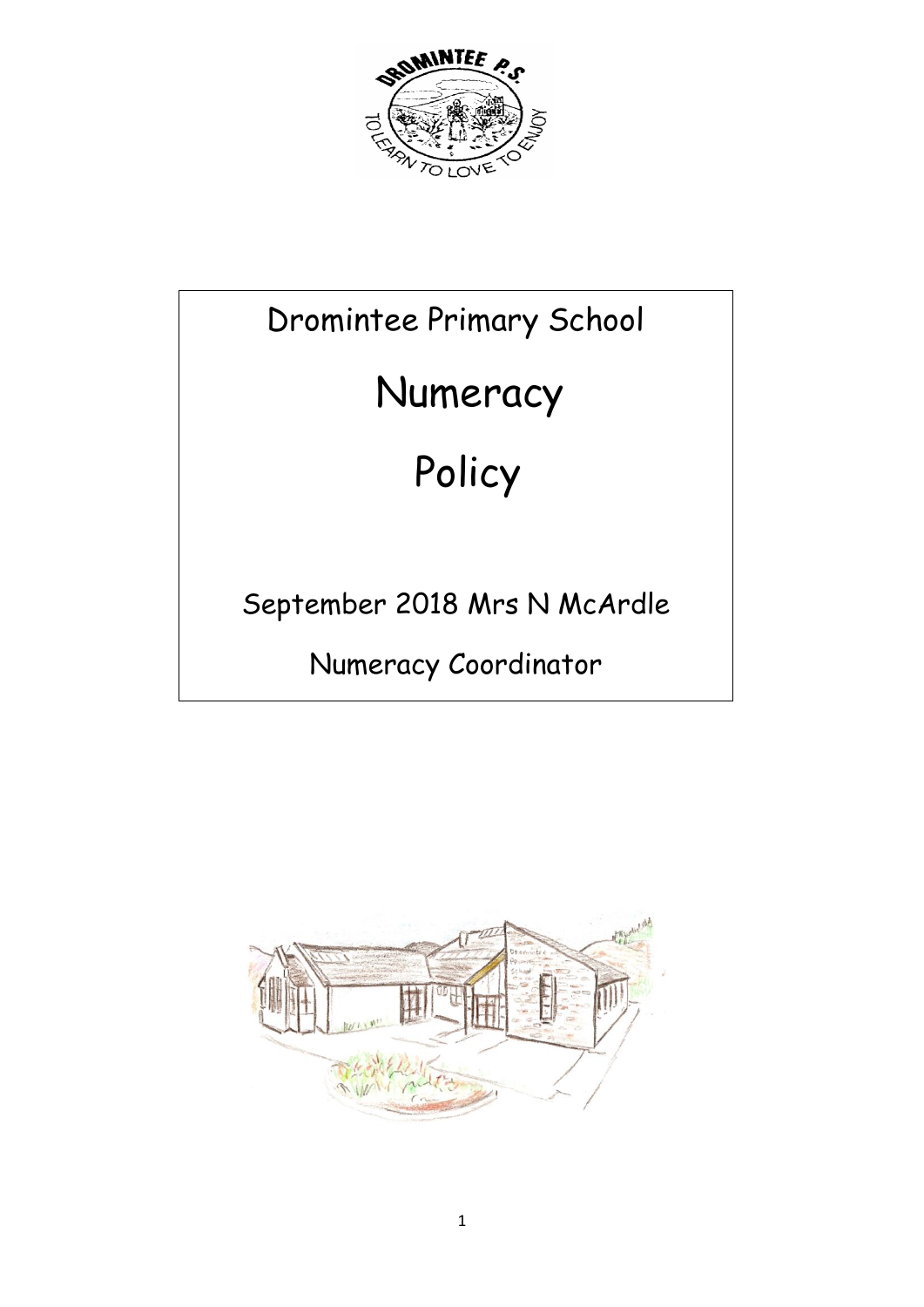#### **CONTENTS:**

- $\triangleright$  CONTEXT p.3
- $\triangleright$  INTRODUCTION p.4
- $\triangleright$  STATUTORY REQUIREMENTS p.5
- $\triangleright$  CHILD-CENTRED PROVISION p.6
- $\triangleright$  HIGH QUALITY TEACHING and LEARNING p.8
- EFFECTIVE LEADERSHIP p.13
- $\triangleright$  A SCHOOL CONNECTED TO ITS LOCAL COMMUNITY p.15
- $\triangleright$  CONSISTENT WITH OTHER SCHOOL POLICIES p.16
- $\triangleright$  MONITORING AND EVALUATION OF POLICY p.16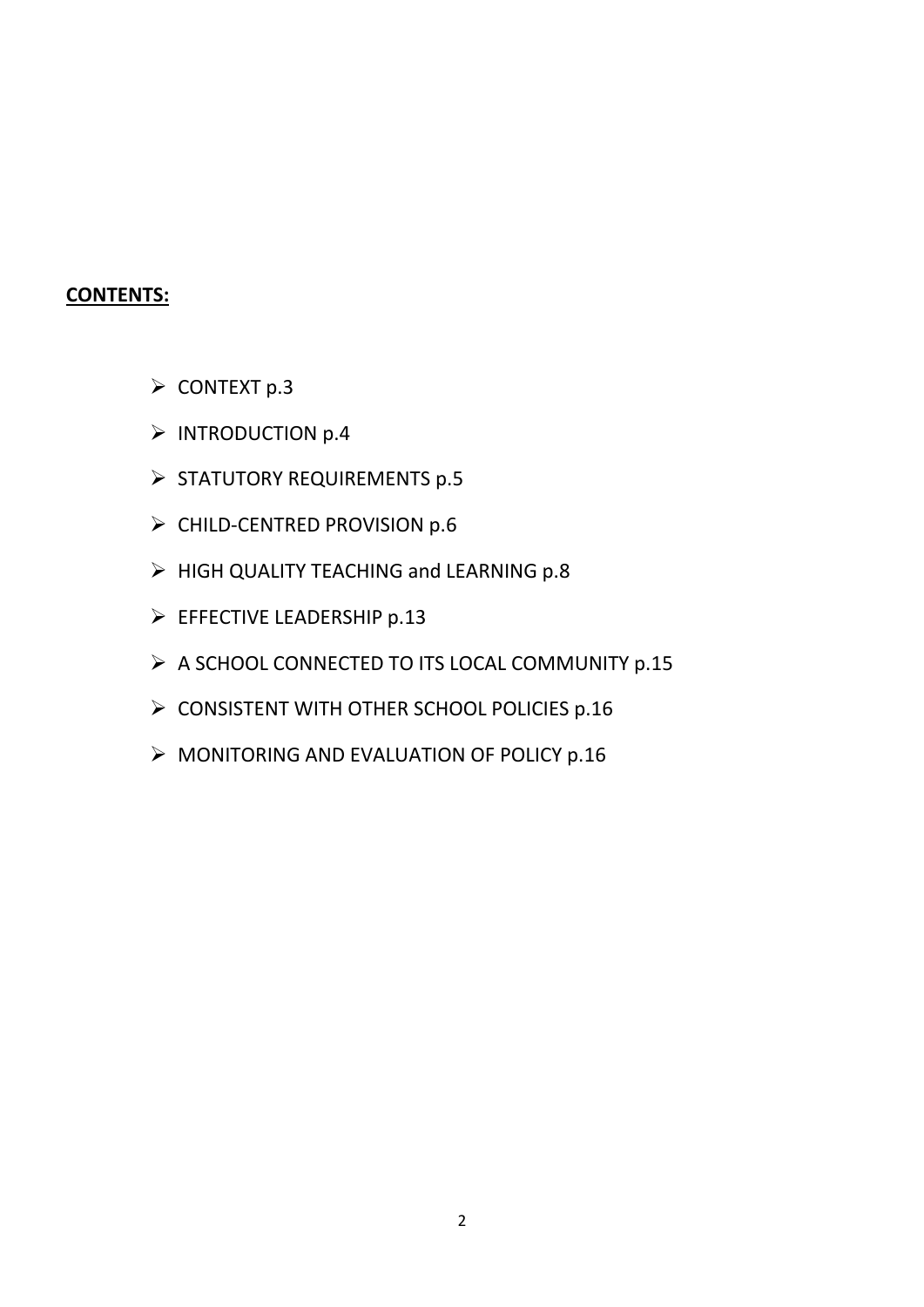# **CONTEXT**

Whilst this policy has been agreed by all staff to define our particular principles, practices and provision, it should be noted that our work lies within the wider context of the NI education system. The following are the main structures within which we operate:-

- The stated vision of the Department of Education for Northern Ireland: "to ensure that every learner fulfils his or her potential at each stage of his or her development." (DE 2010).
- The overall aim of the NI Curriculum: "The Northern Ireland Curriculum aims to empower young people to achieve their potential and to make informed and responsible decisions throughout their lives." (DE 2008)
- The characteristics of effective practice, defined in *"Every School a Good School – a Policy for School Improvement"* (DE 2009), grouped under the four headings:
	- Child Centred Provision
	- High Quality Teaching and Learning
	- **Effective Leadership**
	- A School Connected to its Local Community
- The prominence of Literacy and Numeracy within the NI Curriculum, emphasised in *" Count, Read: Succeed- a Strategy to Improve Outcomes in Literacy and Numeracy"* (DE 2011) :

" Literacy and numeracy are at the very heart of the revised curriculum." (para.2.3)

"Developing literacy and numeracy therefore must be central elements of a school's delivery of the revised curriculum, and of the support and professional development for teachers in implementing the curriculum." (para. 2.5)

 The characteristics of the most effective practice in numeracy provision in NI primary schools, identified by ETI in *" Better Numeracy in Primary Schools" (ETI 2010)*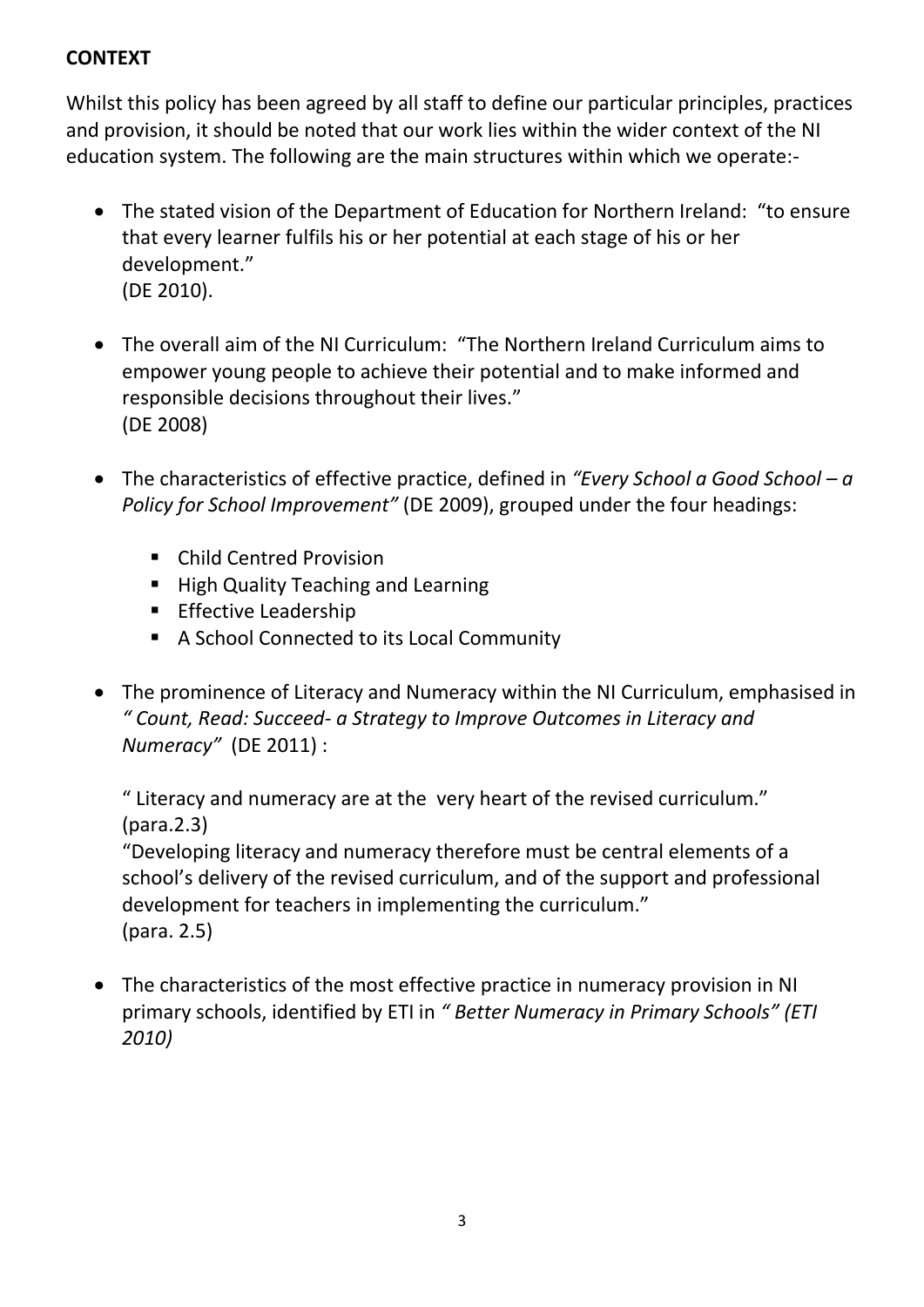### **INTRODUCTION**

This policy will set out the agreed key principles and practices that guide the development of numeracy in our school, drawing on the indicators of effective provision from *"Every School a Good School"* using the four headings noted above.

At Dromintee PS we believe that numeracy skills are the key to future educational success and to ensuring that each child has the opportunity to develop as an individual, as a contributor to society and as a contributor to the economy and environment.

We have adopted the definition of Numeracy from *"Count, Read: Succeed"* (para. 1.10) :

"The ability to apply appropriate mathematical skills and knowledge in familiar and unfamiliar contexts and in a range of settings throughout life, including the workplace. It involves the development of:

- a. An understanding of key mathematical concepts and their inter-connectedness
- b. Appropriate reasoning and problem-solving
- c. The proficient and appropriate use of methods and procedures (formal and informal, mental and written)
- d. Active participation in the exploration of mathematical ideas and models

#### **OBJECTIVES OF NUMERACY POLICY:**

At Dromintee PS we intend that, by the end of Key Stage 2 and at a level appropriate to their ability, children will be able to:

- Choose the appropriate materials, equipment and mathematics to use in a particular situation
- Use mathematical knowledge and concepts
- Work systematically and check their work
- Use mathematics to solve problems and make decisions
- Develop methods and strategies, including mental mathematics
- Explore ideas, make and test predictions and think creatively
- Identify and collect information
- Read, interpret, organise and present information in mathematical formats
- Use mathematical understanding and language to ask and answer questions, talk about and discuss ideas and explain ways of working
- Develop financial capability
- Use ICT to solve problems and present their work

From: Requirements for Using Mathematics, NI Primary Curriculum, p.6 (CCEA 2007)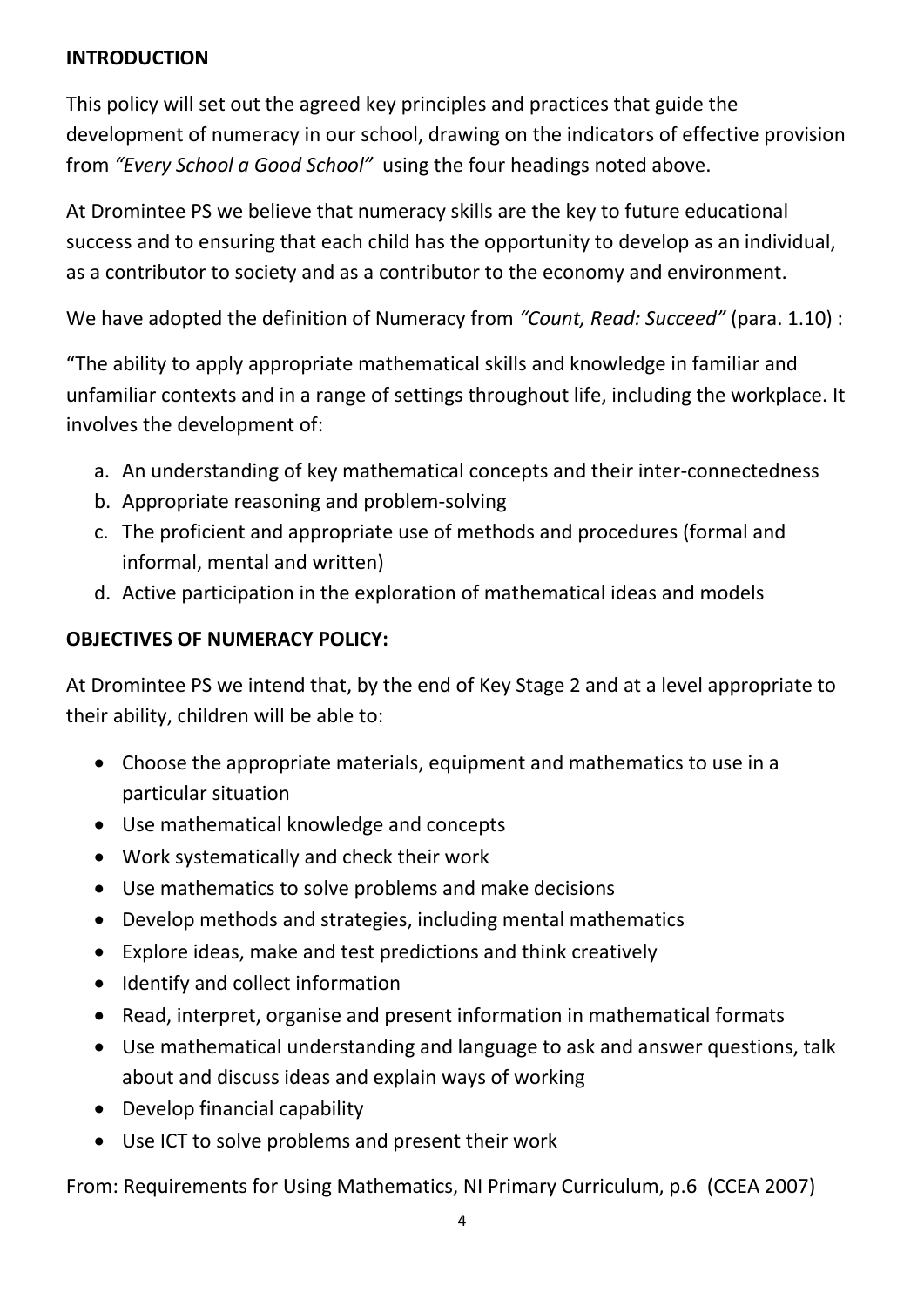# **STATUTORY REQUIREMENTS:**

The detailed statutory content requirements are set out in the NI Curriculum (primary) document (CCEA 2007) and together with the progression exemplified in the revised Lines of Development document (CCEA), informs our Scheme of Work for Mathematics.

The NI Curriculum (primary) document also sets out guiding principles, which we endorse and have agreed to include in our policy:

Foundation Stage (p.23), including:

- Activities should involve children in playing, exploring and investigating, doing and observing, talking and listening and asking and answering questions
- Through engaging in a wide variety of activities, children should understand mathematical language and then begin to use the language to talk about their work
- Mathematical activities should be presented through contexts that have a real meaning for children and provide opportunities for them to investigate their ideas

Key Stage One and Two (p.57–60), including:

- Mathematical ideas should be introduced to children in meaningful contexts
- Activities should be balanced between tasks which develop knowledge, skills and understanding, and those which develop the ability to apply mathematical learning and solve problems
- Children should use their knowledge of mathematical language to talk about their work and explain their findings
- Children should be given regular opportunities to develop their skills in mental mathematics, to estimate and approximate and to investigate and make predictions and decisions:
	- $\circ$  within mathematics
	- o across the curriculum
	- o in real-life situations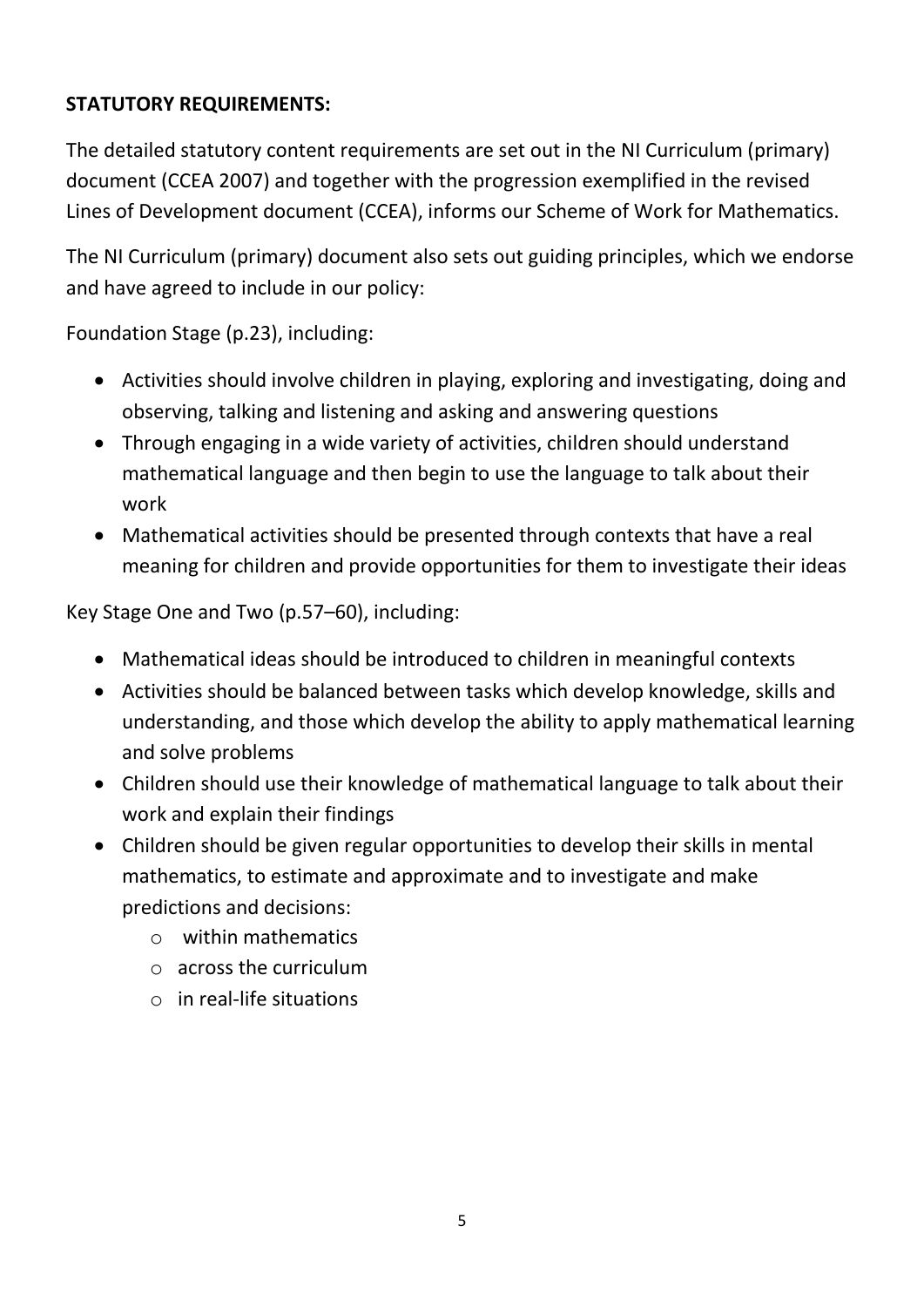#### **CHILD-CENTRED PROVISION:**

The following ESaGS indicators will be reflected in our provision for Mathematics and Numeracy:

- Decisions on planning, resources, curriculum and pastoral care reflect at all times the needs and aspirations of the pupils within the school
- A clear commitment exists to promoting equality of opportunity, high quality learning, a concern for individual pupils and a respect for diversity
- A school culture of achievement, improvement and ambition exists with clear expectations that all pupils can and will achieve to the very best of their ability
- Effective interventions and support are in place to meet the additional education and other needs of pupils and to help them overcome barriers to learning
- There is a commitment to involve young people in discussions and decisions on school life that directly affect them and to listen to their views

# **Teaching and Learning – Inclusion:**

- 1. In order to ensure continuity and progression we have updated our whole school yearly plans. This planning and teaching have been further enhanced to take account of the needs of all learners ( including 'High starters') by the development of Half-term schemes for each class reflecting differentiation.
- 2. Each class teacher will monitor, identify and address underachievement as soon as it begins to emerge. They will set targets and identify actions to meet the needs of each pupil requiring additional support, using a multisensory approach; class work is differentiated to meet the needs of all pupils - classroom assistants provide support to individual children and small groups – parents are kept informed through parent teacher meetings  $(1<sup>st</sup>$ term), Sen reviews 3 Times a year and on request and written reports(pupil profile in June & I.E.Ps) - range of resources are used including. Interactive Whiteboards, Collins New Primary Maths, Speaking & Listening New Heinnemann Maths , Problem Solving Toolkit, maths games, Mental Maths books, Izak 9, Numicon, ICT resources and useful websites& apps.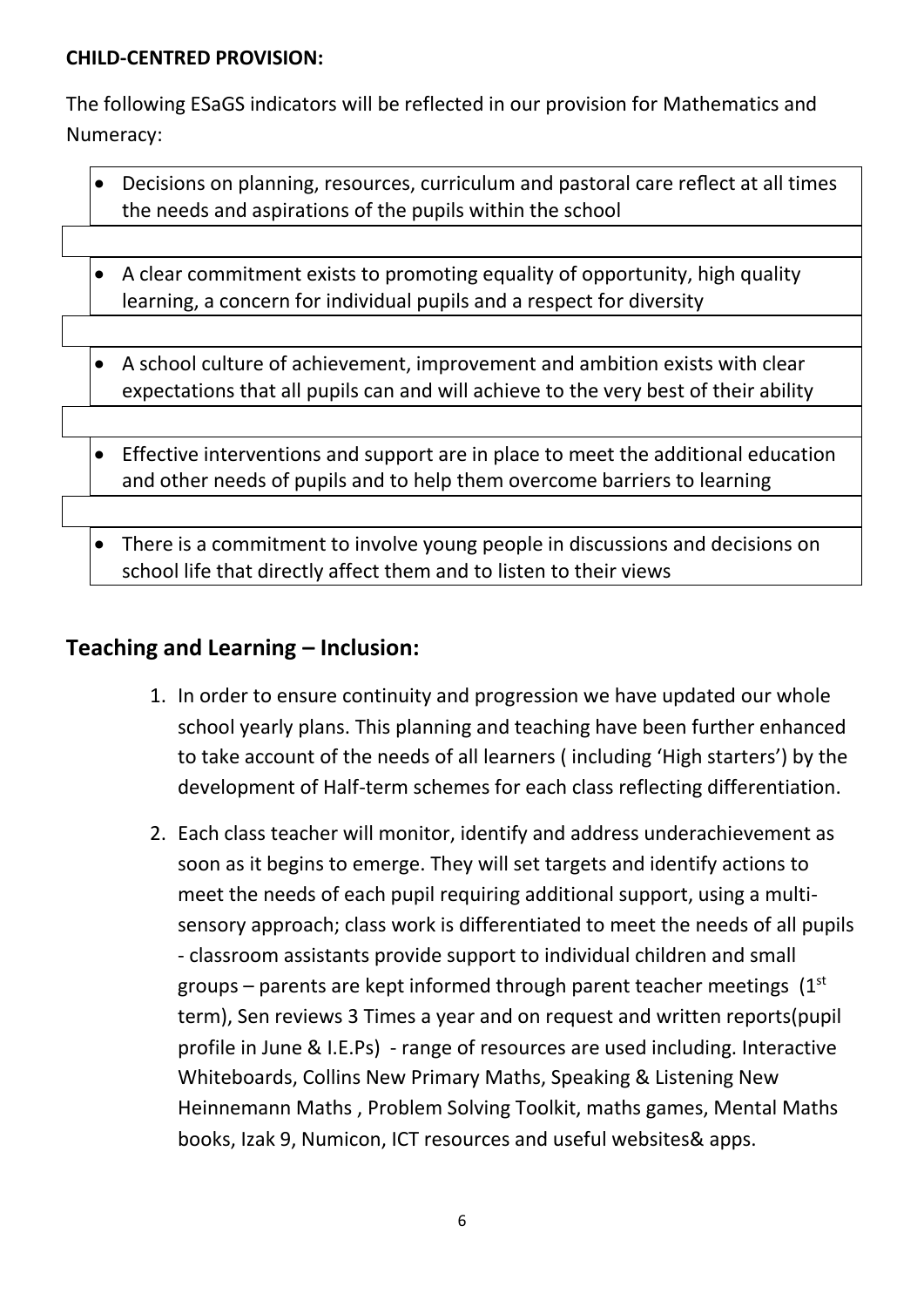- 3. Under-achieving children are identified through continuous classroom observations, assessment of pupil's outcomes and tracking of individual progress through relevant data.
- 4. Staff use assessment tools to identify children with special educational needs, low and underachievers as shown by discrepancies between their standardised scores in Numeracy and their CAT scores.
- 5. Assessment tools include; Base line assessments, on-line end of year tests P.3 – P.7(PTM) and End of Key Stage Assessments. All are analysed by SIMS for planning, setting class and individual targets and interventions.
- 6. Every year in P.3 (2nd Term) we implement a 10 week Numeracy Support Programme for pupils who require further intervention on developing basic number skills and understanding mathematical language with a trained classroom assistant in pairs/small groups.
- 7. All children on the SEN register have Individual Education Plans with SMART targets, which are reviewed 3 times a year. Pupils and parents are kept involved and informed at all times of setting and reviewing targets. These children are moved through the 5 stages of the Code of Practice as appropriate. (See SEN Policy).

## **Role of Homework:**

The use of homework reflects our school's Homework Policy. The purpose of homework is to:

- $\triangleright$  Reinforce work done in school
- $\triangleright$  To give practice
- $\triangleright$  To allow pupils to further investigate a topic
- $\triangleright$  Includes practical, written or oral activities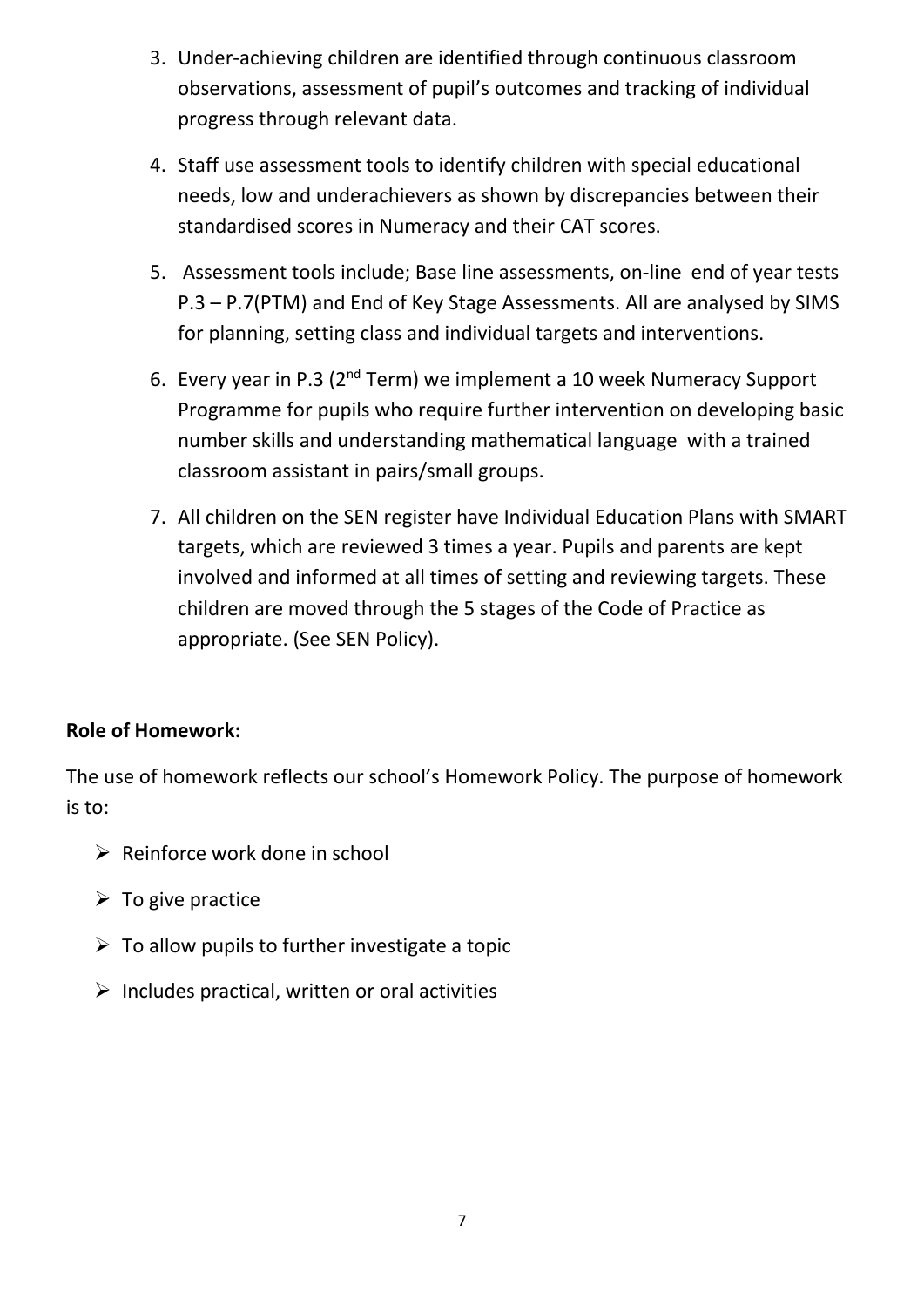## **HIGH QUALITY TEACHING AND LEARNING:**

The following ESaGS indicators will be reflected in our provision for Mathematics and Numeracy:

| A broad and relevant curriculum is provided for the pupils.                                                                                                                        |
|------------------------------------------------------------------------------------------------------------------------------------------------------------------------------------|
|                                                                                                                                                                                    |
| An emphasis on literacy and numeracy exists across the curriculum.<br>$\bullet$                                                                                                    |
|                                                                                                                                                                                    |
| Teachers are committed and enthusiastic, enjoying a positive relationship with<br>$\bullet$<br>their pupils and with other school-based staff and dedicated to improving learning. |
|                                                                                                                                                                                    |
| Teachers use adaptable, flexible teaching strategies that respond to the diversity<br>$\bullet$<br>within the classroom.                                                           |
|                                                                                                                                                                                    |
| Assessment and other data is used to effectively inform teaching and learning<br>$\bullet$<br>across the school and in the classroom and to promote improvement.                   |
|                                                                                                                                                                                    |
| Rigorous self-evaluation is carried out by teachers and the whole school, using<br>$\bullet$<br>objective data and leading to sustained self-improvement.                          |
|                                                                                                                                                                                    |
| Teachers reflect on their own work and the outcomes of individual pupils.<br>$\bullet$                                                                                             |
|                                                                                                                                                                                    |
| Education outcomes reflect positively on the school and compare well, when<br>$\bullet$<br>benchmarked measurement is undertaken, against the performance of similar<br>schools.   |

# **Subject Organisation:**

At Dromintee P.S, all staff provide an outline and overview of the Teaching & Learning to be achieved through our Yearly Plans, Half-term schemes of work and Daily notes. These plans are monitored and evaluated to ensure there is a breadth & balance across all areas of mathematics by;

- providing continuity and progression
- ensuring there are no gaps/ overlays as pupils move through each key stage
- ensuring that key concepts(eg. Length, place value..) are revisited regularly throughout the year
- ensuring that pupils have experience of working within each Attainment of Number, Measures, Shape & Space and Handling Data every term.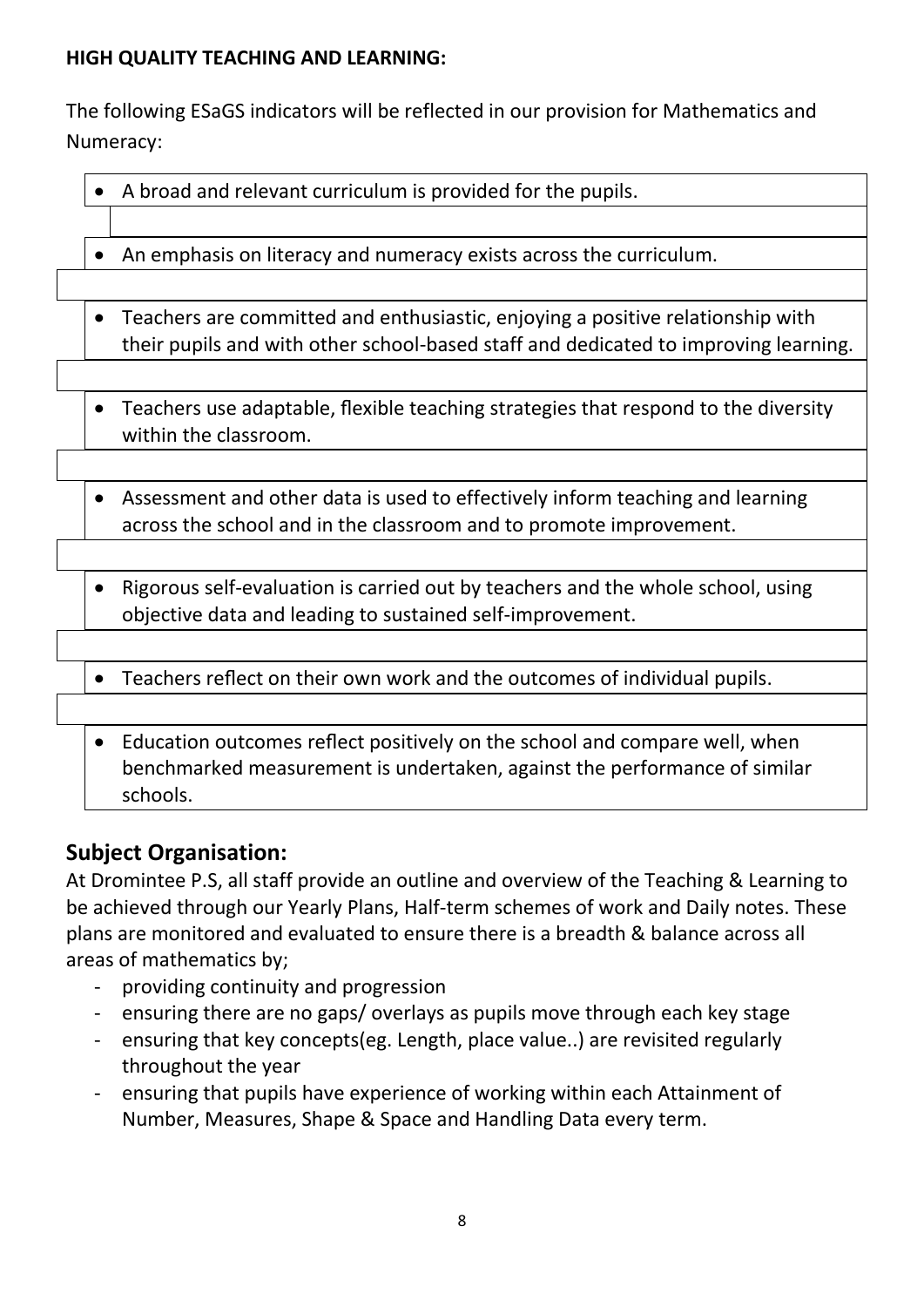- 1. Teachers draw on their professional expertise to use a range of activities and a variety of teaching strategies including; whole-class teaching, small group work(mixed and ability groups) and individual work, differentiated where appropriate. This varied approach recognises that different children learn in different ways and there is no single approach to teaching that will suit all pupils.
- 2. Each class teacher will provide a range of opportunities for pupils to be able to apply their mathematical knowledge and understanding across the curriculum and in real-life situations.
- 3. Long term planning is based on recommendations on Clounagh VLE/ SELB and reviewed every year. Medium term planning is evaluated every halfterm and short-term planning is evaluated daily/weekly to inform future planning. All plans are kept in a file in each class and copies of yearly plans and half-term plans are also saved into folders on RM Staff and are reviewed & monitored by the Numeracy co-ordinator.

# *Approaches to learning and teaching of mental mathematics:*

- *Interconnections between developing a bank of known number facts, an increasing range of calculations and an increasing range of mental calculation strategies*
- *Time allocation for mental mathematics*
- *Use of games*
- *Use of ICT*
- *Assessment of mental mathematics*
- *Progression for mental mathematics within and across year groups*

# *Approaches to learning and teaching in Number:*

- *Understanding the number system – counting, sequencing, place value, fractions, decimals, percentages*
- *Calculations – four operations and their relationships*
- *Strategies to encourage understanding of operations, not just ability to compute answers*
- *Application of calculation skills in mathematical problem solving, across the curriculum and in real- life situations, especially in selection of operation(s) required*
- *Application of financial capability skills*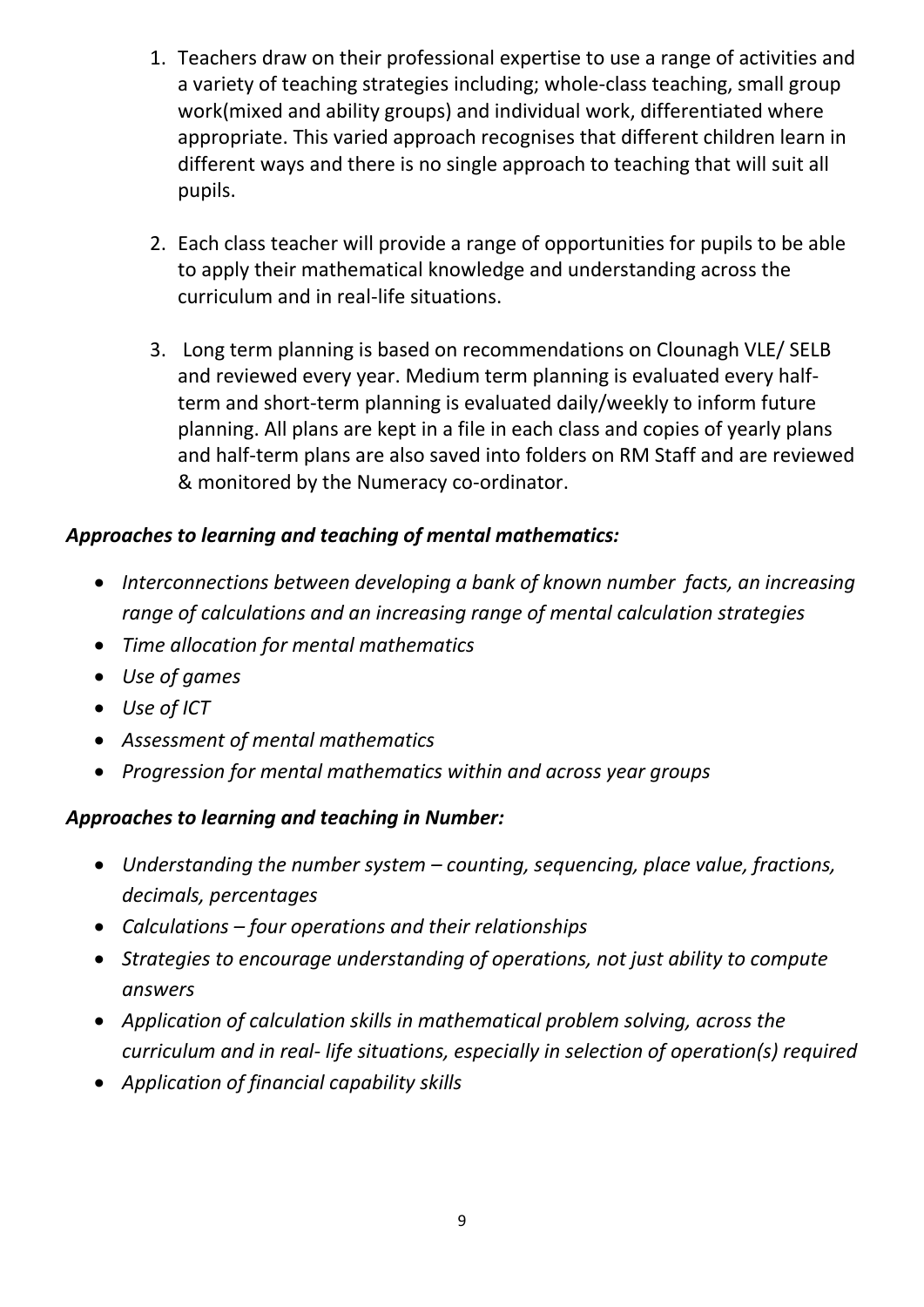# *Approaches to learning and teaching in Measures:*

- *Progression: direct comparison of two objects, more than two objects, measuring using non-standard units, recognising need for standard units, measuring using standard units*
- *Strategies used to enable children to develop accuracy in estimation before measuring*
- *Use of practical activities*
- *Opportunities for children to select the appropriate measuring tools and units of measurement*

# *Approaches to learning and teaching in Shape and Space:*

- *Importance of practical experiences to investigate properties of shapes*
- *Emphasis on naming shapes by reference to their particular properties*
- *Exploration of position and movement in real life contexts*
- *Systematic development of language from informal to formal mathematical definitions*
- *Importance of experiencing irregular shapes as well as regular shapes*

# *Approaches to learning and teaching in Handling Data:*

- *Emphasis placed on the application of data handling skills to investigate and make decisions: Identify a question, decide on information required, decide how to gather information, record and analyse information to answer original question, decide how best to display information*
- *Systematic development of understanding of probability: from informal language to describe likelihood of events occurring, through formal language of increasing accuracy to numerical quantification of likelihood.*
- *Use of ICT packages to speed up process of constructing graphs and charts*

# *Approaches to learning and teaching in Processes:*

- *Agreed definition of Processes*
- *Progression of Processes skills development within and across year groups*
- *Opportunities for children to develop Processes skills e.g. through choosing materials and mathematics required, using a range of problem –solving strategies*
- *Opportunities for children to plan their own work and work systematically*
- *Use of open ended questions to encourage children to explain their thinking*
- *Opportunities for children to work collaboratively and to compare ideas and methods with others*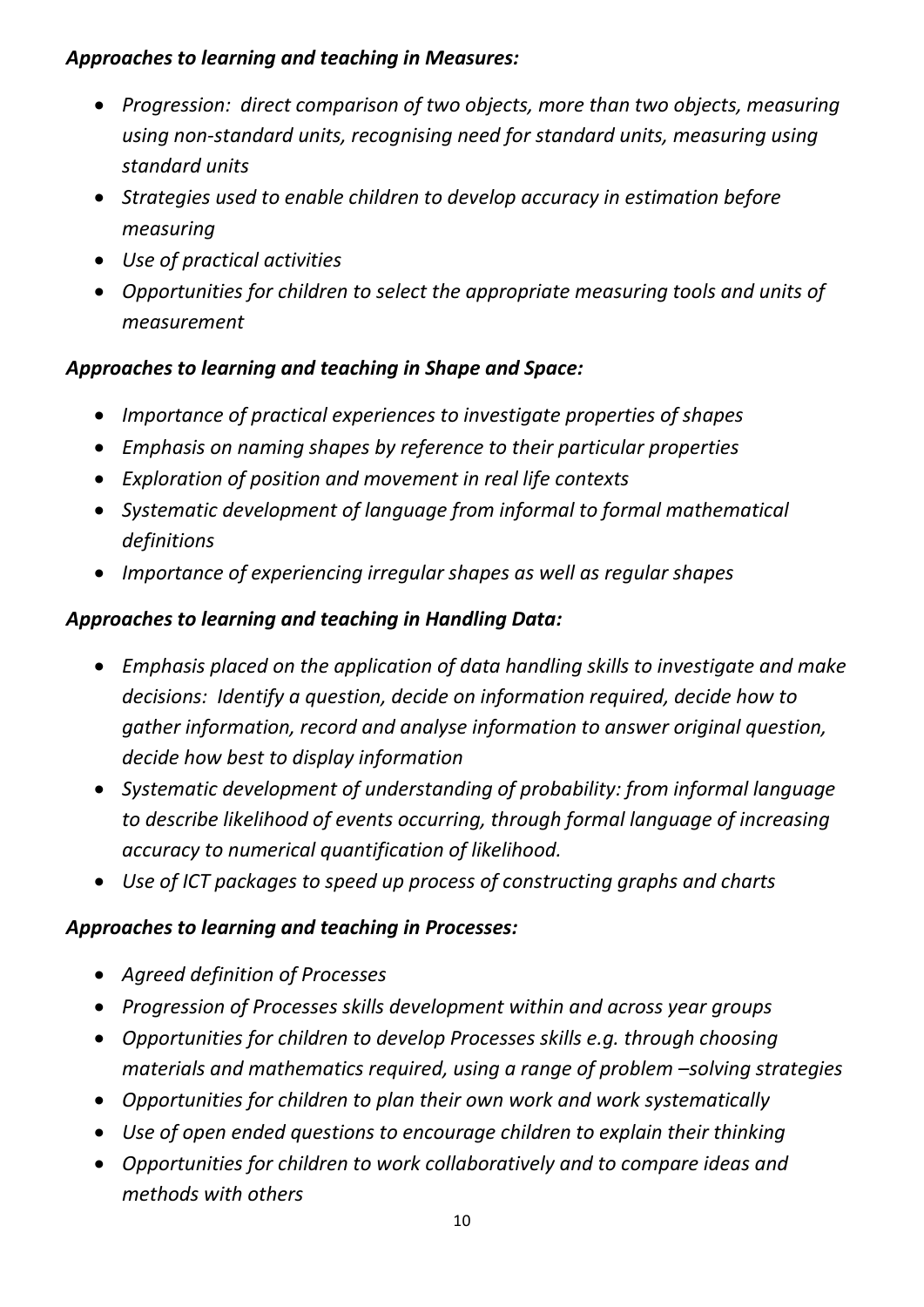#### **TS and PCs/Cross Curricular Opportunities for Numeracy Development**

We aim to develop Thinking Skills and Personal Capabilities and to make cross-curricular links. The pupils are given opportunities to practise and apply the skills, knowledge and understanding acquired through language lessons to other areas of the curriculum.

*-Pupils are encouraged to use their visual, auditory and kinaesthetic channels for better learning and a range of active learning strategies is used to engage children.* 

*- Pupils are given opportunities to develop good social skills, to work effectively as part of a team, to develop oral language and oral skills. Thinking Skills and Personal Capabilities are threaded through many of everyday classroom activities.*

*- Teachers make good use of effective questioning to promote thinking and reasoning skills. Children are given opportunities to ask and answer questions, to predict, give reasons and express opinions, think about similarities and differences, sequence and order events and information*

*-teachers are aware of the importance of time to listen to children, and children are encouraged to listen to each other,*

*- Teachers model thinking strategies and pupils are encouraged to reason and think and consider all options and to give reasons for answers.*

#### *Resources*

At Dromintee P.S we use a range of schemes to enhance our pupils Numeracy experiences, eg; New Heinnemann, Mental Maths, Problem-solving Toolkit, Collins New Primary Maths…. These schemes are further supplemented by teacher-generated worksheets, games and ICT resources. Each teacher has the necessary equipment for their own class, which is stored in their classroom but it is the policy of our school that teachers co-operate and share equipment when necessary. All resources are readily available and accessible to children to help develop their mathematical skills.

#### **The Use of ICT**

We aim to make the maximum use of I.C.T. across the curriculum to promote the pupils' Numeracy skills, as well as developing competence in I.C.T. skills. This involves the use of computers and the Interactive White Board.

*-Pupils have opportunities to gain confidence in the use of I.C.T., for example in, using spreadsheets and databases*

*- The children's work is used to enhance the school's website. http://drominteeps.swdpreview.com/*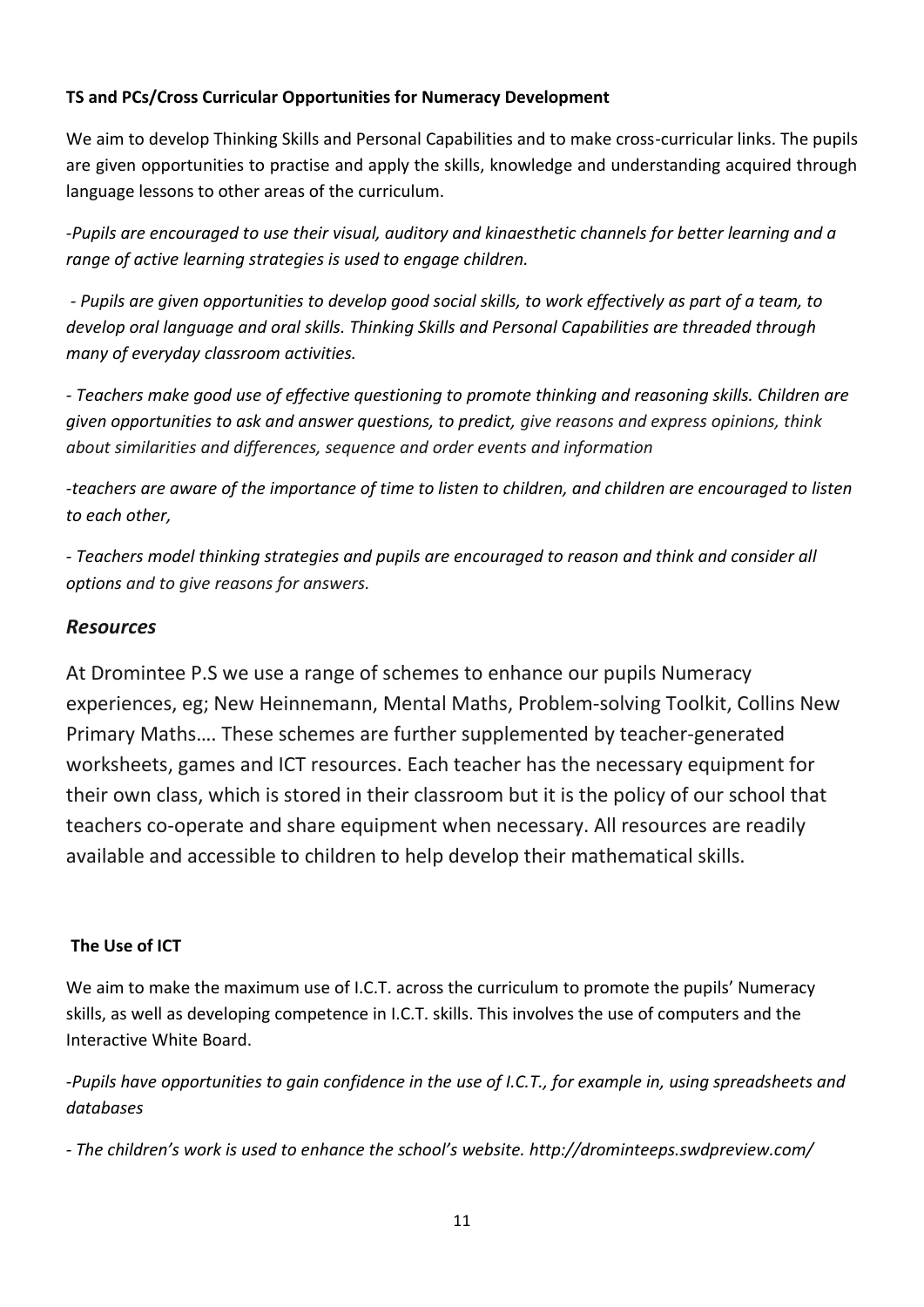*-The range of I.C.T. resources available include: Desktops, Laptop suite, laptop Buddy and i-Pads with access to C2K network, Interactive White Board, digital cameras, Probots, Beebots…*

-*The use of information and communication technology supports the teaching of Numeracy at all levels, ICT is used at whole-class, group and independent level.*

*-The interactive white board enables numeracy problems to be read and shared, the different process and mental maths strategies can be modelled effectively. Pupils have opportunities to complete interactive activities.*

*-A range of websites and software are used to promote and consolidate different mathematical skills and to enhance numeracy teaching.* 

*-I.C.T planning is included in our half term and daily/weekly notes using a checklist of skills in the five 'E's. I.C.T accreditation is awarded at end of ks1 and ks2.* 

#### **Assessment and Target-Setting:**

Assessment for Learning strategies is a key component of the Teaching and Learning in Numeracy. The learning intentions and success criteria are shared with the children. The marking strategies outlined in the school marking and assessment policies ensures the pupils' Numeracy experience involves discussing and reformatting their work for improvement. Ongoing monitoring of pupils Numeracy skills is a key part of the teaching and learning in each class.

The Numeracy coordinator engages in book monitoring of Numeracy class work. Teachers gather work samples for pupil portfolio in Numeracy and use this to gauge pupils progress.

Use is made of data to inform classroom and whole school practice in Numeracy. We use P1 Baseline assessments, end of year PIMS,CAT & end of key stage assessments to inform future planning. Teachers evaluate Numeracy planners on a half termly basis. Assessments and plans can be viewed on RM staff.

Teachers use the assessment tools outlined above to;

1. Identify pupils who are under achieving. Strategies for increasing their attainment are implemented and evaluated on a termly basis.

2. Identify pupils for whom extension and differentiation programmes are to be developed.

3. Identify key factors for their own teaching in the current year.

4. Consider areas of their own teaching that require training/ further development.

5. Set year on year targets for individual classes, key stages and whole school and areas for development.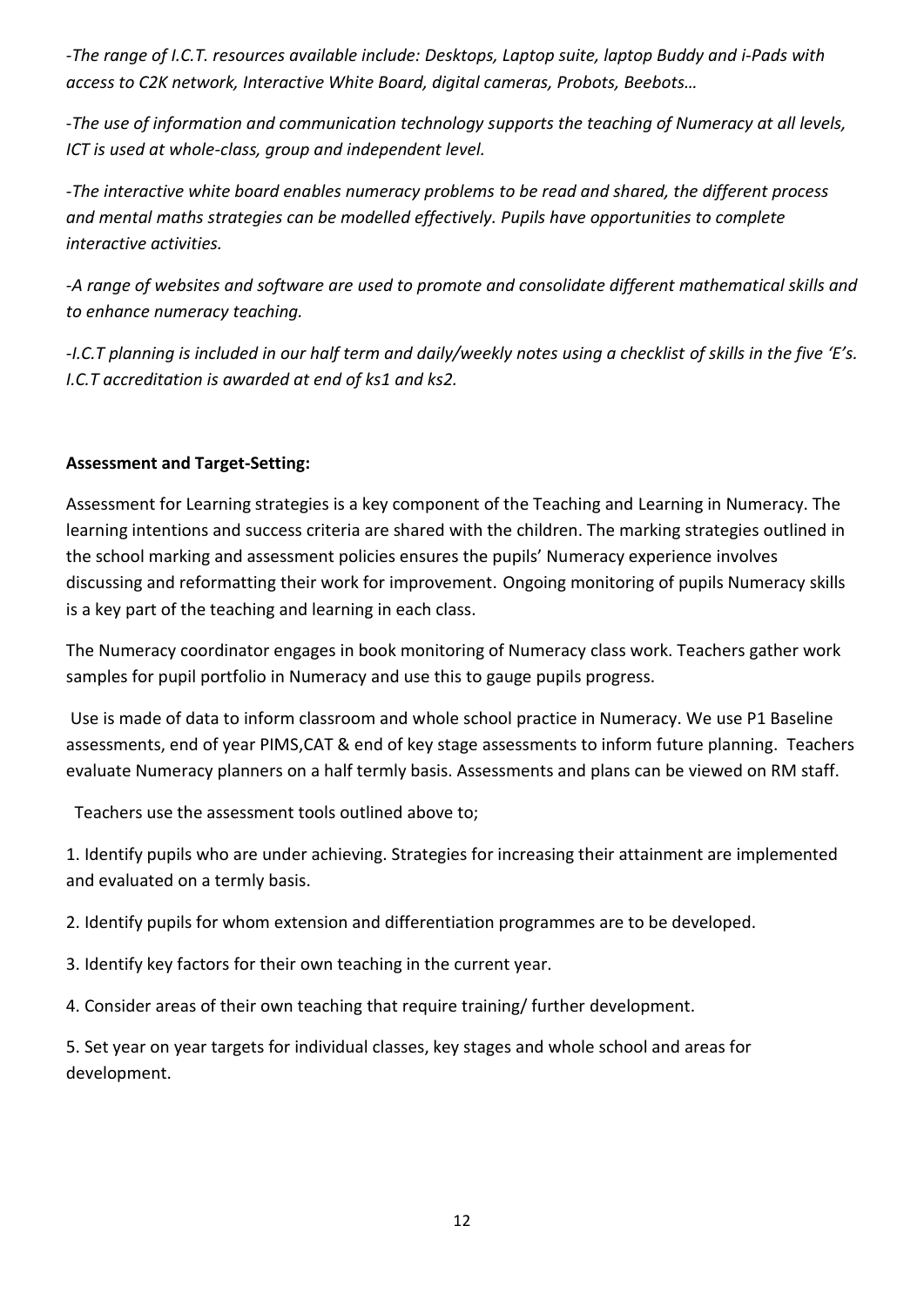#### **EFFECTIVE LEADERSHIP:**

The following ESaGS indicators will be reflected in our provision for Mathematics and Numeracy:

- An effective school development plan is in place, providing clear and realistic targets for improvement based on a sound vision for the school.
- Governors understand their responsibilities and provide clear strategic direction as well as support and challenge to the Principal in carrying forward the process of improvement.
- School leaders demonstrate a commitment to providing professional development opportunities for staff, particularly teachers, and promote a readiness to share and learn from best practice.
- Teachers are given the opportunity to share in the leadership of the school.
- The resources at the disposal of the school are managed properly and effectively, with appropriate arrangements in place for financial management, attendance management, and working relationships.
- School leaders monitor and evaluate effectively school outcomes, policies, practices and procedures and the School Development Plan itself

A Numeracy Audit/ Evaluation will be conducted every 3 years to identify areas for improvement. At least one component of Numeracy features on each yearly strand of The School Development Plan. These components are determined following:

- Whole school review
- Co-ordinator training
- Analysis of current attainment/practice in Numeracy
- Educational change and trends

#### **The Board of Governors:**

Regular reports are made to the governors on the progress of Numeracy provision and on the standards being achieved by the school.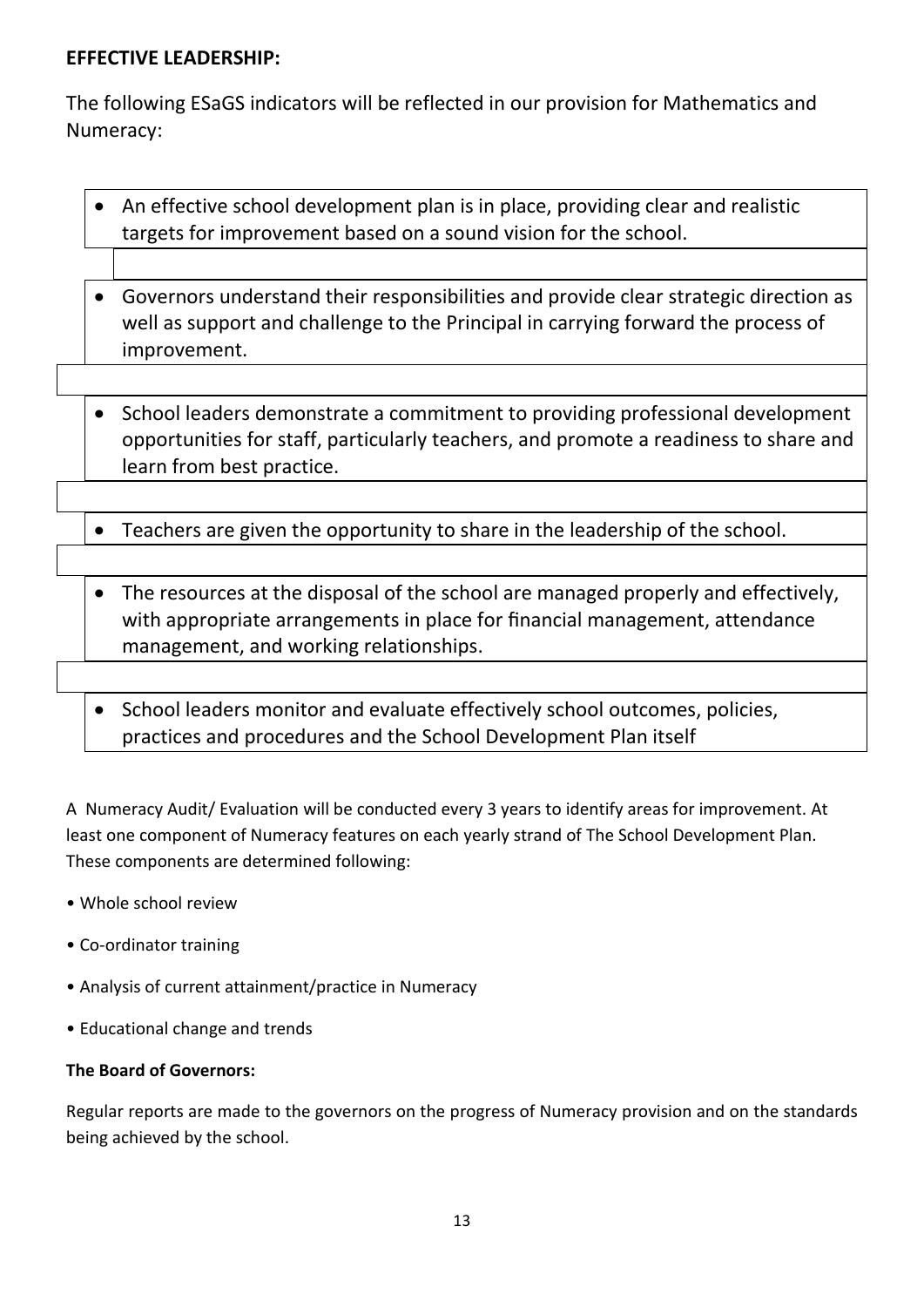#### *Role of Numeracy Co-ordinator*

#### **Job specification:**

To lead the development of Numeracy throughout the school, in conjunction with the Principal and Senior Management Team, reporting to the Principal and/or Board of Governors.

#### **Responsibilities:**

The Numeracy Co-Ordinator will:

- demonstrate expertise, enthusiasm and vision
- promote self evaluation in order to enhance the monitoring, evaluation and review processes
- monitor, evaluate and record progress on the numeracy action plan
- ensure a regular review and update of the policy with all staff
- encourage staff to use a range of learning and teaching strategies to best meet the needs of pupils
- assist teachers avail of numeracy courses to enhance their understanding and teaching of Numeracy
- To organise school-based INSET as required
- provide guidance in the effective use of comparative performance data, including benchmarking
- encourage management to offer support for identification, dissemination and implementation of good practice in the learning and teaching of Numeracy
- undertake on-going monitoring and evaluation at individual, class and whole school level
- report to Principal and Governors about the school's numeracy development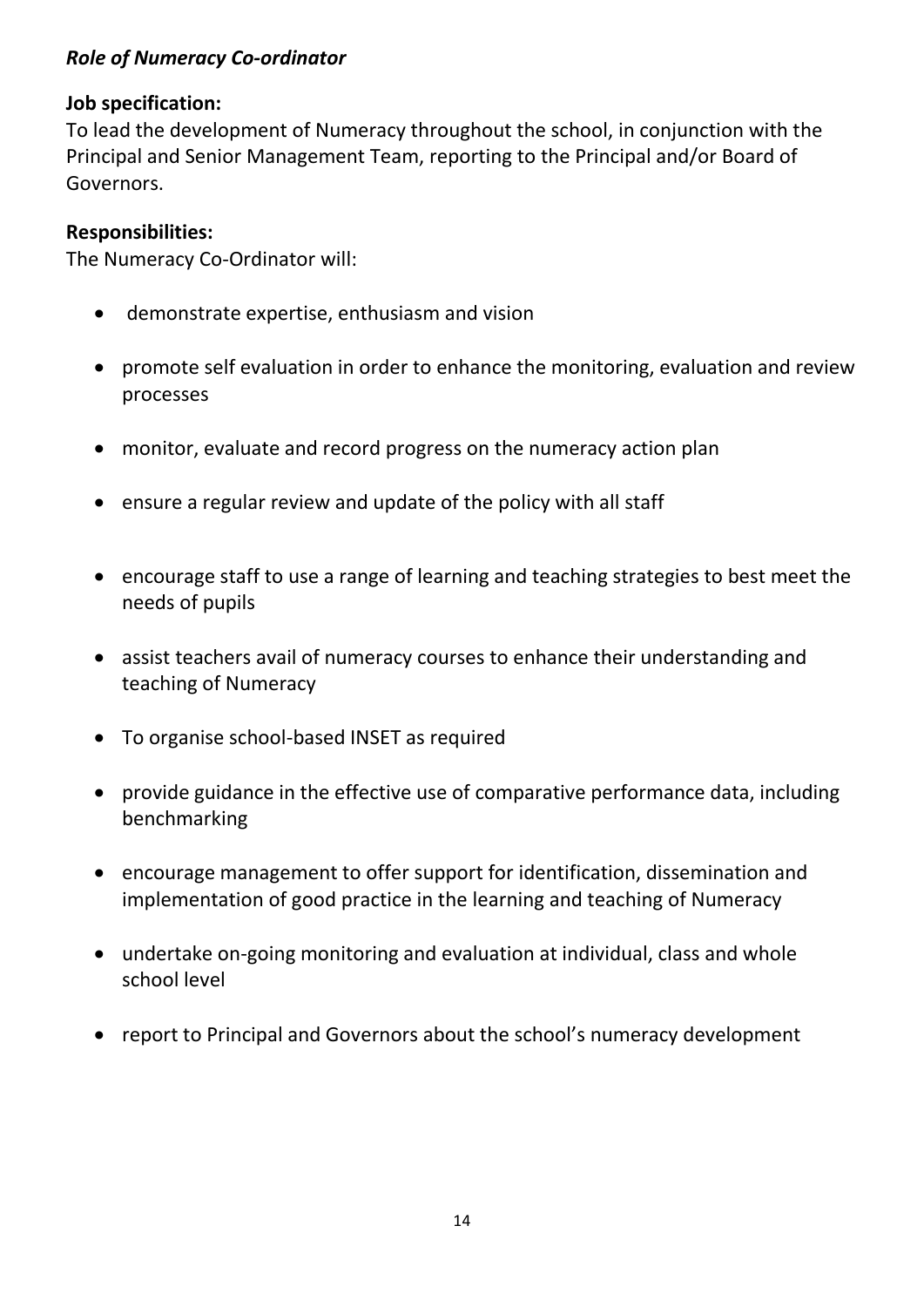# **A SCHOOL CONNECTED TO ITS LOCAL COMMUNITY:**

The following ESaGS indicators will be reflected in our provision for Mathematics and Numeracy:

- Good relationships that facilitate engagement and communication between the school and its parents and the wider community that it serves
- The school and its teachers are held in respect by parents and the local community who in turn actively support the work of the school
- The school uses its involvement in particular programmes( e.g. Extended Schools) effectively in meeting the needs of the community and nearby schools
- Good relationships and clear lines of communication are in place between the schools and the education agencies that support it
- The school works closely with other relevant statutory and voluntary agencies whose work impacts on education, especially Health, Social Services and the Library Service and, where appropriate, local Neighbourhood Renewal groups

We believe that the education of our pupils is a partnership involving teachers, parents, pupils and the wider community. Regular and positive communications will be made between teachers and parents, on a formal and informal basis.

## *Links with parents:*

-

- *Reporting to parents: Parents information meetings, verbal and written reports on children's progress , feedback via comments in children's books*
- *Helping parents support their children's learning: applying mathematics learning at home and in the real world, effective strategies to support learning through homework (including mathematics games), and other family learning programmes*
- *Use of school website to showcase high quality mathematics learning and teaching*
- *Each class teacher sends home a flyer at the beginning of each school year outlining the Teaching & Learning objectives for the year*

15